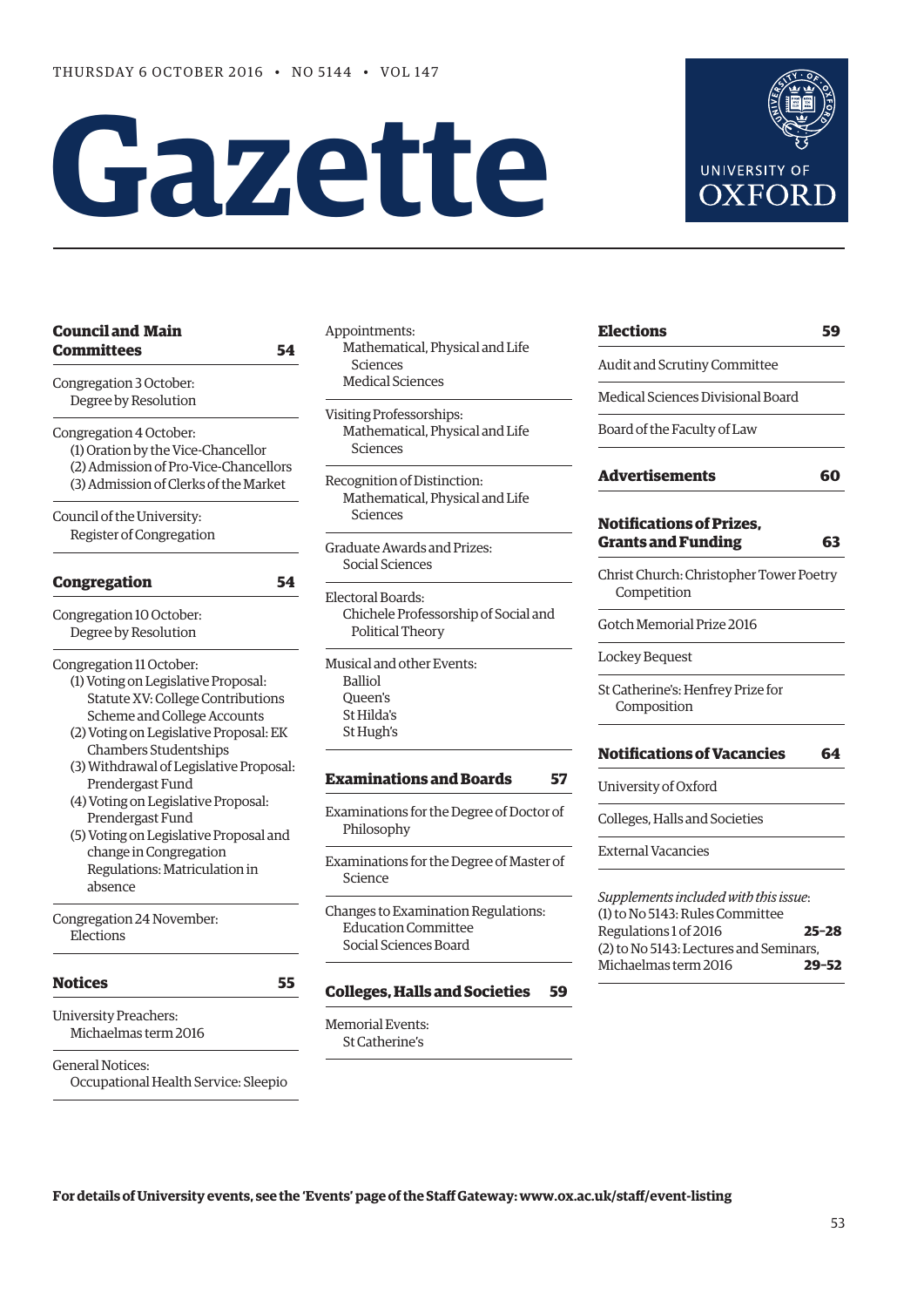# <span id="page-1-0"></span>Council and Main Committees

# Congregation

#### **Congregation** 3 October

# **Degree by Resolution**

*This content has been removed as it contains personal information protected under the Data Protection Act.*

# **Congregation** 4 October

#### **(1) Oration by the Vice-Chancellor**

The Vice-Chancellor addressed the House.

¶ The text of the Oration will be published as a supplement with *Gazette* No 5145, 13 October 2016.

# **(2) Admission of Pro-Vice-Chancellors**

The following persons were nominated by the Vice-Chancellor to be her deputies for the year 2016–17 and were admitted to office:

Professor J N P Rawlins, MA DPhil Oxf, Fellow of Wolfson

Professor S Whatmore, BA MPhil PhD Lond, MA Oxf, DSc Brist, Fellow of Keble

Professor A E Trefethen, BSc Cov, PhD Cran, Fellow of St Cross

Professor W S James, BSc Birm, MA DPhil Oxf, Fellow of Brasenose

Professor I A Walmsley, BSc Lond, PhD Rochester, Fellow of St Hugh's

Professor R W Ainsworth, MA DPhil Oxf, Master of St Catherine's

Professor Sir Drummond Bone, MA DUniv Glas, Master of Balliol

Professor P A Madden, MA Oxf, DPhil Sus, Provost of Queen's

Dr A Prochaska, MA DPhil Oxf, Principal of Somerville

Dr R M Surender, BA Essex, MSc DPhil Oxf, Fellow of Green Templeton

Sir Richard Trainor, BA Brown, MA DPhil Oxf, MA Princeton, Rector of Exeter

The Revd R Waller, BD PhD Lond, MTh Nott, MA Oxf, Principal of Harris Manchester

# **(3) Admission of Clerks of the Market**

Mr J Hackney, BCL MA Oxf, Emeritus Fellow of St Edmund Hall and Wadham, nominated by the Chancellor, and The Revd Dr C P Thompson, MA DPhil Oxf, Fellow of St Catherine's, nominated by the Vice-Chancellor, were admitted to office as Clerks of the Market for the year 2016–17.

#### **Council of the University**

#### **Register of Congregation**

The Vice-Chancellor reports that the following names have been added to the Register of Congregation:

Ashmore, A L, Merton Barrett, GRB, St Antony's Everett, N J, Keble Fayet, A, Queen's Hrushovski, E, Merton Kiaer II.S, Brasenose Kuo, A, Christ Church Mccann, D.B. Lincoln McCarthy, R P, Magdalen Martinho, A, Magdalen Neff, G S, Oxford Internet Institute Salter, R S, Faculty of Law Smith, JMH, All Souls Varelli, G, Magdalen Wilson, CF, Linacre Wooding, LEC, Lincoln

#### **Divisional and Faculty Boards**

For changes in regulations for examinations see '[Examinations and Boards](#page-6-0)' below.

# **Congregation** 10 October

## **Degree by Resolution**

*This content has been removed as it contains personal information protected under the Data Protection Act.*

The meeting of Congregation is cancelled. The sole business comprises questions to which no opposition has been notified and in respect of which no request for adjournment has been received, and the Vice-Chancellor will accordingly declare the legislative proposals at 1–4 and the legislative proposal and change to Congregation Regulations at 5 below carried without a meeting under the provisions of Sect 7 (1) of Statute IV.

# **(1) Voting on Legislative Proposal: Statute XV: College Contributions Scheme and College Accounts**

(For explanatory note and text of legislative proposal see *Gazette* [No 5142, 22 September](http://www.ox.ac.uk/gazette/2016-2017/22september2016-no5142/congregation/#cong1)  2016, p3.)

# **(2) Voting on Legislative Proposal: EK Chambers Studentships**

(For explanatory note and text of legislative proposal see *Gazette* [No 5142, 22 September](http://www.ox.ac.uk/gazette/2016-2017/22september2016-no5142/congregation/#cong2)  2016, p3.)

# **(3) Withdrawal of Legislative Proposal: Prendergast Fund**

(For explanatory note and text of legislative proposal see *Gazette* [No 5142, 22 September](http://www.ox.ac.uk/gazette/2016-2017/22september2016-no5142/congregation/#cong3) 2016, p3.)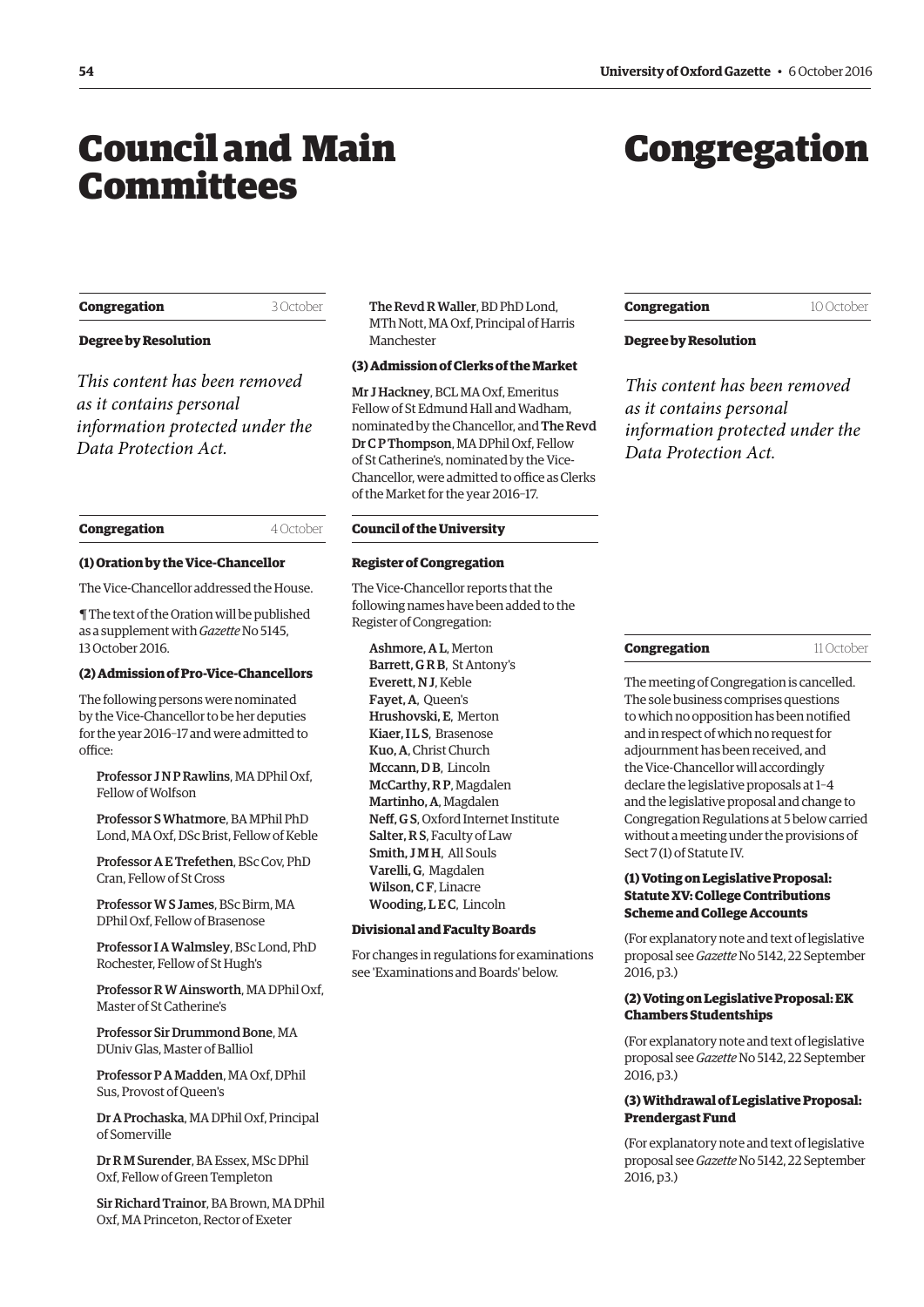# Notices

## <span id="page-2-0"></span>**(4) Voting on Legislative Proposal: Prendergast Fund**

(For explanatory note and text of legislative proposal see *Gazette* [No 5142, 22 September](http://www.ox.ac.uk/gazette/2016-2017/22september2016-no5142/congregation/#cong4)  2016, p3.)

# **(5) Voting on Legislative Proposal and change in Congregation Regulations: Matriculation in absence**

(For explanatory note and text of legislative proposal and regulations see *Gazette* No [5142, 22 September 2016, p4.\)](http://www.ox.ac.uk/gazette/2016-2017/22september2016-no5142/congregation/#cong5)

| 24 November |
|-------------|
|             |

## **Elections**

Audit and Scrutiny Committee Medical Sciences Divisional Board Board of the Faculty of Law

Details are in '[Elections'](#page-6-0) section below.

#### **Note on procedures in Congregation**

¶ Business in Congregation is conducted in accordance with Congregation Regulations 2 of 2002 [\(www.admin.ox.ac.uk/statutes/](http://www.admin.ox.ac.uk/statutes/regulations/529-122.shtml) [regulations/529-122.shtml\). A](http://www.admin.ox.ac.uk/statutes/regulations/529-122.shtml) printout of these regulations, or of any statute or other regulations, is available from the Council Secretariat on request. A member of Congregation seeking advice on questions relating to its procedures, other than elections, should contact Mrs F Burchett at the University Offices, Wellington Square (telephone: (2)80199; email: felicity. [burchett@admin.ox.ac.uk\); questions](mailto:felicity.burchett@admin.ox.ac.uk)  relating to elections should be directed to the Elections Officer, Ms S L S Mulvihill [\(telephone: \(2\)80463; email: elections.](mailto:elections.office@admin.ox.ac.uk) office@admin.ox.ac.uk).

#### **University Preachers**

#### **Michaelmas term 2016**

Thurs, 6 Oct, 8am: *Holy Communion (Latin), St Mary's*

Tues, 11 Oct, 6pm: Professor the Worshipful Mark Hill, QC, Chancellor of the Dioceses of Chichester, Gibraltar in Europe and West Yorkshire and the Dales. *Court Sermon, the Cathedral* 

\*Sun, 16 Oct, 10.30am: The Rt Hon David Lidington, MP for Aylesbury, Leader of the House of Commons and Lord President of the Council. *Commemoration Day Sermon, St Mary's*

Sun, 30 Oct, 5.45pm: The Revd Dr Sam Wells, Vicar, St Martin-in-the-Fields. *Ramsden Sermon, Jesus* 

Sun, 6 Nov, 10.30am: Professor Alister McGrath, Professor of Science and Religion. *University Sermon, St Mary's*

Sun, 20 Nov, 6pm: The Revd Canon Angela Tilby, Diocesan Canon, Christ Church, and Continuing Ministerial Development Advisor, Diocese of Oxford. *University Sermon on the Sin of Pride, St Peter's* 

Sun, 27 Nov, 10am: The Revd Dr Tom Keighley, Associate minister, Parish Church of St Nicholas, Elm Park, and Dean for selfsupporting ministers, Barking. *University Sermon (Advent Sunday), the Cathedral*

\* On this day Doctors will wear their robes

## **General Notices**

## **Occupational Health Service**

## **SLEEPIO**

The Occupational Health Service is offering all employees one year's access to an evidence-based sleep improvement programme: Sleepio. Sleepio is a clinically proven sleep improvement programme designed to teach you how to overcome even long-term poor sleep without pills or potions. All employees will be offered a chance to discover their sleep score and receive weekly tailored self-help advice. They can do this online, on an iPad or via an iPhone app. More in[formation: www.admin.](www.admin.ox.ac.uk/uohs) ox.ac.uk/uohs or [www.sleepio.com/oxford.](http://www.sleepio.com/oxford)

#### **Appointments**

# **Mathematical, Physical and Life Sciences**

# HEAD OF ORGANIC CHEMISTRY

The Mathematical, Physical and Life Sciences Board has reconferred the Headship of the Subdepartment of Organic Chemistry upon Professor Christopher Schofield, MA DPhil Oxf, Professor of Organic Chemistry, for a further period of 5 years from 1 July 2016.

# REAPPOINTMENTS

Dmitry Belyaev, PhD Royal Institute of Technology, Sweden; Associate Professor of Analysis, Mathematical Institute, from 1 October 2016 to retirement

Laure Zanna, PhD Harvard; Associate Professor of Physical Climate Science from 30 September 2016 to retirement

#### **Medical Sciences**

# APPOINTMENTS

#### *Associate Professors*

Geoffrey Bird, BSc PhD UCL, has been appointed to the Associate Professorship of Experimental Psychology, in association with a tutorial fellowship at Brasenose, with effect from 1 January 2017 until 31 December 2021.

# Matthew Kenneth Higgins, MA PhD Camb, has been appointed to the Associate Professorship of Biochemistry of Microorganisms, in association with a tutorial fellowship at Merton, with effect from 1 October 2016 until the retiring age.

#### *Clinical Tutors*

Deborah Hay, BM BCh DPhil Oxf, FRCPath, MRCP (UK), has been appointed to the Clinical Tutorship in Clinical Laboratory Sciences, Nuffield Division of Clinical Laboratory Sciences, Radcliffe Department of Medicine, with effect from 28 October 2016 until 27 October 2021.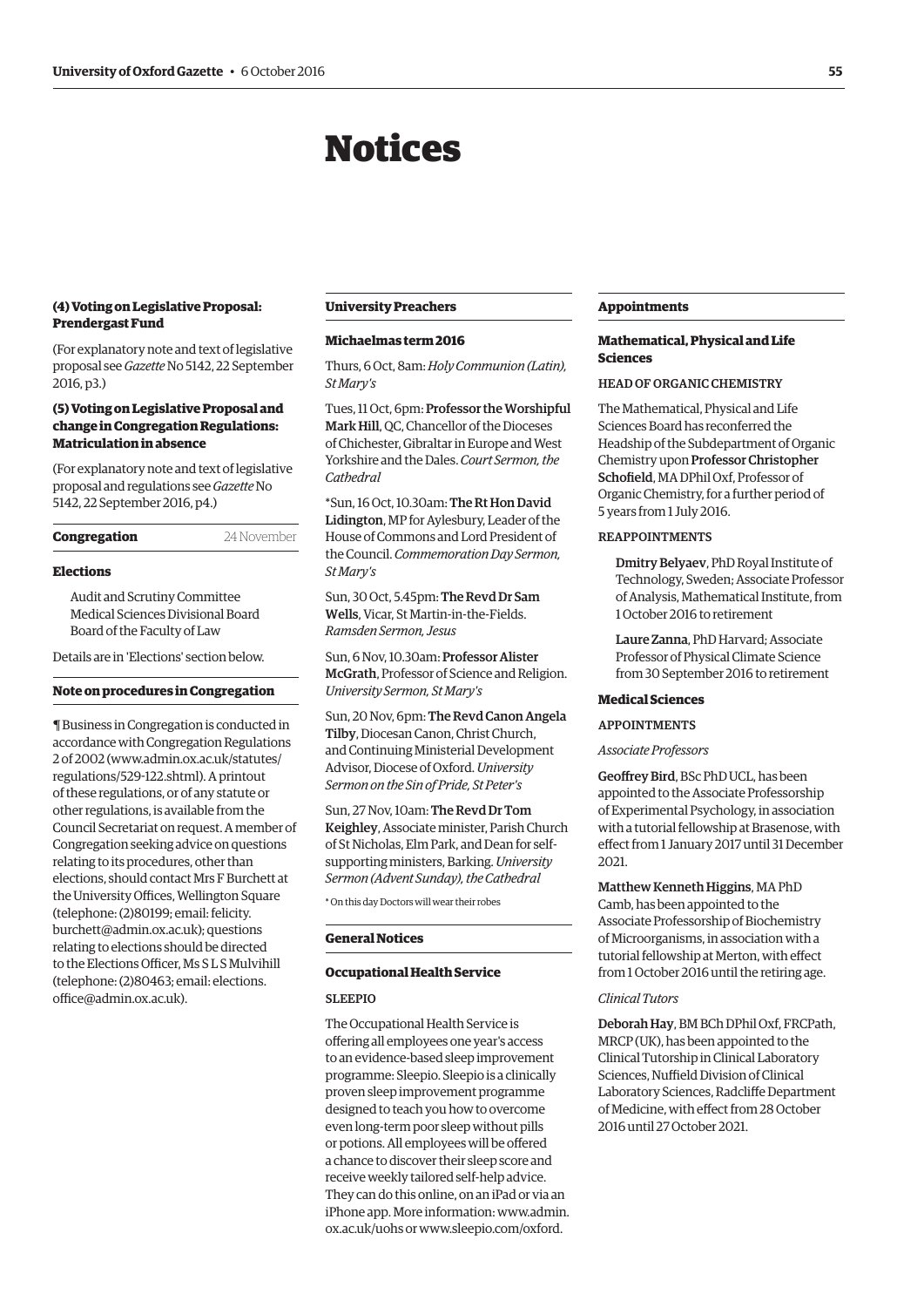#### **Visiting Professorships**

# **Mathematical, Physical and Life Sciences**

The Mathematical, Physical and Life Sciences Board has reconferred the title of Visiting Professor of Chemistry for Medicine upon Malcolm MacCoss, BSc PhD Birm, for a period of 3 years from 1 October 2016.

#### **Recognition of Distinction**

# **Mathematical, Physical and Life Sciences**

The following title has been conferred on behalf of the Recognition of Distinction Committee:

David Conlon, PhD Camb, Fellow of Wadham and Associate Professor in Discrete Mathematics; Professor of Mathematics, with effect from September 2016

# **Graduate Awards and Prizes**

*This content has been removed as it contains personal information protected under the Data Protection Act.*

#### **Electoral Boards**

# **Composition of Electoral Boards**

The composition of the electoral board to the post below, proceedings to fill which are currently in progress, is as follows:

# CHICHELE PROFESSORSHIP OF SOCIAL AND POLITICAL THEORY

|                                                        | Appointed by        |
|--------------------------------------------------------|---------------------|
| The Vice-Chancellor, <i>ex officio</i><br>in the chair |                     |
| The Warden, All Souls <i>ex officio</i>                |                     |
| Professor R Goodman Social Sciences                    | Division            |
| Professor J McMahan                                    | Humanities Division |
| Dr L Frazer                                            | Department of       |
|                                                        | Politics and        |
|                                                        | International       |
|                                                        | Relations           |
| Professor L McNay                                      | Department of       |
|                                                        | Politics and        |
|                                                        | International       |
|                                                        | Relations           |
| Professor A Phillips                                   | Council             |
| Professor Q Skinner                                    | Council             |
| Professor C Fabre                                      | All Souls           |
|                                                        |                     |

#### **Musical and other Events**

#### **Balliol**

# BALLIOL MUSICAL SOCIETY CONCERTS

The following concerts will take place at 8.30pm on Sundays in Balliol hall, unless otherwise noted. Admission free; all [welcome. More information: http://users.](http://users.ox.ac.uk/~ballmsoc) ox.ac.uk/~ballmsoc.

*16 Oct*: Ernest Walker Concert. Bartosz Woroch, violin, and Caroline Palmer, piano: Prokofiev, Beethoven

*30 Oct*: Stephen Temple Concert. Lucy Knight, soprano, Sholto Kynoch, piano, and student actors: a Shakespearethemed concert featuring sonnets from Shakespeare and works by Fauré, Debussy, Strauss, Lambert, Gurney, Rameau, Dowland, Schubert, Brahms, Schumann, Campion, McDowell, Purcell

*6 Nov, Master's Lodgings*: Frederick Septimus Kelly Concert

*13 Nov*: Endellion Quartet: Haydn, Bartók, Beethoven

*27 Nov*: Members' Concert: a variety of works by Balliol members and friends

# **Queen's**

## CHOIR OF THE QUEEN'S COLLEGE

The following performances will be given at 7.30pm in the chapel by Choir of the Queen's College, directed by Owen Rees. Tickets: Playhouse Box Office, 01865 305305, [www.](http://www.ticketsoxford.com) [ticketsoxford.com.](http://www.ticketsoxford.com)

*26 Nov*: The House of the Mind – Howells, Vaughan Williams, Stanford

*16 Dec*: Carols from Queen's

# EGLESFIELD MUSICAL SOCIETY

#### *Saturday Recital Series*

All recitals begin at 1.30pm at the Shulman Auditorium, unless otherwise noted. Free with a retiring collection.

*15 Oct*: Pieter Bogaert, piano recital

*22 Oct*: Barnaby Wynter, vocal recital

*29 Oct*: The EMS Wind Quintet (tbc)

*5 Nov, chapel*: James Orrell, harpsichord recital

*12 Nov*: George Needham, piano recital

*19 Nov*: Rory Green, vocal recital

*26 Nov*: Helen Brown, vocal recital

*Wednesday Organ Recital Series*

All recitals begin at 1.10pm in chapel. Free with a retiring collection.

*12 Oct*: Anthony Burns-Cox, Romsey

*19 Oct*: tbc

*26 Oct*: George Inscoe, Temple Church, London

*2 Nov*: James Johnstone, London

*9 Nov*: Richard Vendome

*16 Nov*: Irina Rozanova, St Petersburg

*23 Nov*:Nicholas Prozzillo, Brasenose

*30 Nov*: Benedict Lewis-Smith and Julian Collings, 'Oxbridge Organ Duo'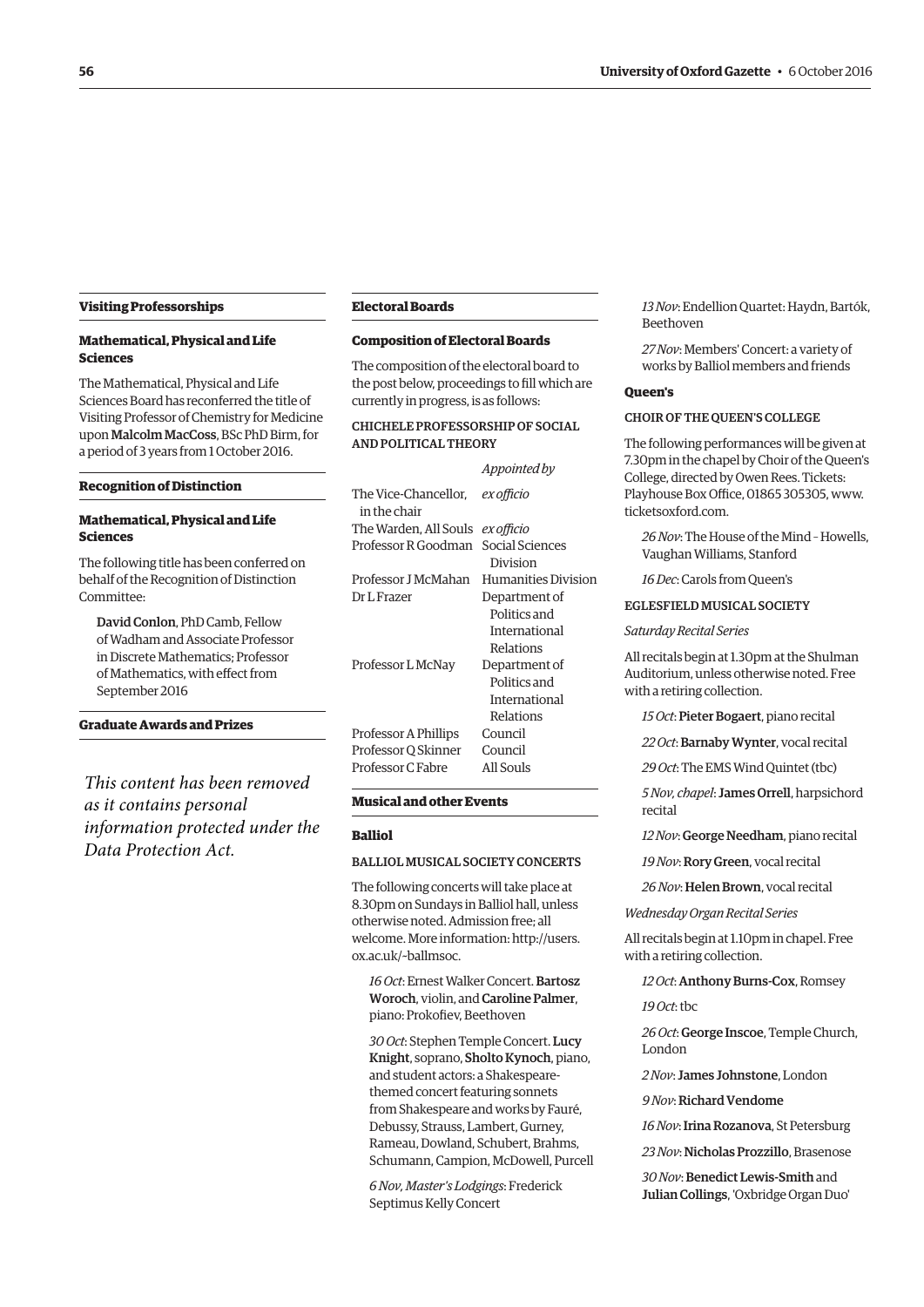# Examinations and Boards

# <span id="page-4-0"></span>*Freshers' Concert*

The concert will be held at 7.30pm on 24 November at the chapel. Free with a retiring collection.

#### **St Hilda's**

#### JACQUELINE DU PRÉ MUSIC BUILDING

The following events will take place at 7.30pm at the Jacqueline du Pré Music Building, unless otherwise noted. More [information and to register: https://jdp.st](https://jdp.st-hildas.ox.ac.uk/events)hildas.ox.ac.uk/events.

*1.15pm, 13 Oct*: Lunchtime recital: Fenella Humphreys, violin. Admission free, with complimentary tea and coffee

*5.30pm, 19 Oct*: Visual artist Jeremy Millar and choreographer Siobhan Davies discuss the making of material. Admission free, but registration advised

*from 10am, 23 Oct*: Saxophone Cushion Concerts with Rozzy and Mr Cello: 10am/11am under 5s; noon over 5s

*29 Oct*: Iannis Xenakis' piano music with Jonathan Powell, piano; pre-concert talk: 6.45pm

*18 Nov*: concert from British jazz pianist Gwilym Simcock; pre-concert talk: 6.45pm

*25 Nov*: concert from Anglo-American oboist Emily Pailthorpe and awardwinning pianist Clare Hammond

*from 10am, 20 Nov*: Viola Cushion Concerts with Rozzy and Mr Cello: 10am/11am under 5s; noon over 5s

*7–8 Dec*: Romantic Trilogy. Sara Trickey, Daniel and Joseph Tong will give three recitals of late romantic music for violin and piano

*from 10am, 11 Dec*: Christmas Brass Cushion Concerts: 10am/11am under 5s; noon over 5s

*17–22 Dec*: Christmas Show: *The Elves and the Shoemaker*

# **St Hugh's**

# A FESTIVAL OF ANNIVERSARIES

A special series of events will take place 12–16 October, with a broad range of talks, theatrical and musical performances, demonstrations, exhibitions, artisan food and crafts from the North Parade Farmers' Market and much more. All welcome; more [information and to register: www.st-hughs.](http://www.st-hughs.ox.ac.uk/a-festival-of-anniversaries) ox.ac.uk/a-festival-of-anniversaries.

**Examinations for the Degree of Doctor of Philosophy**

*This content has been removed as it contains personal information protected under the Data Protection Act.*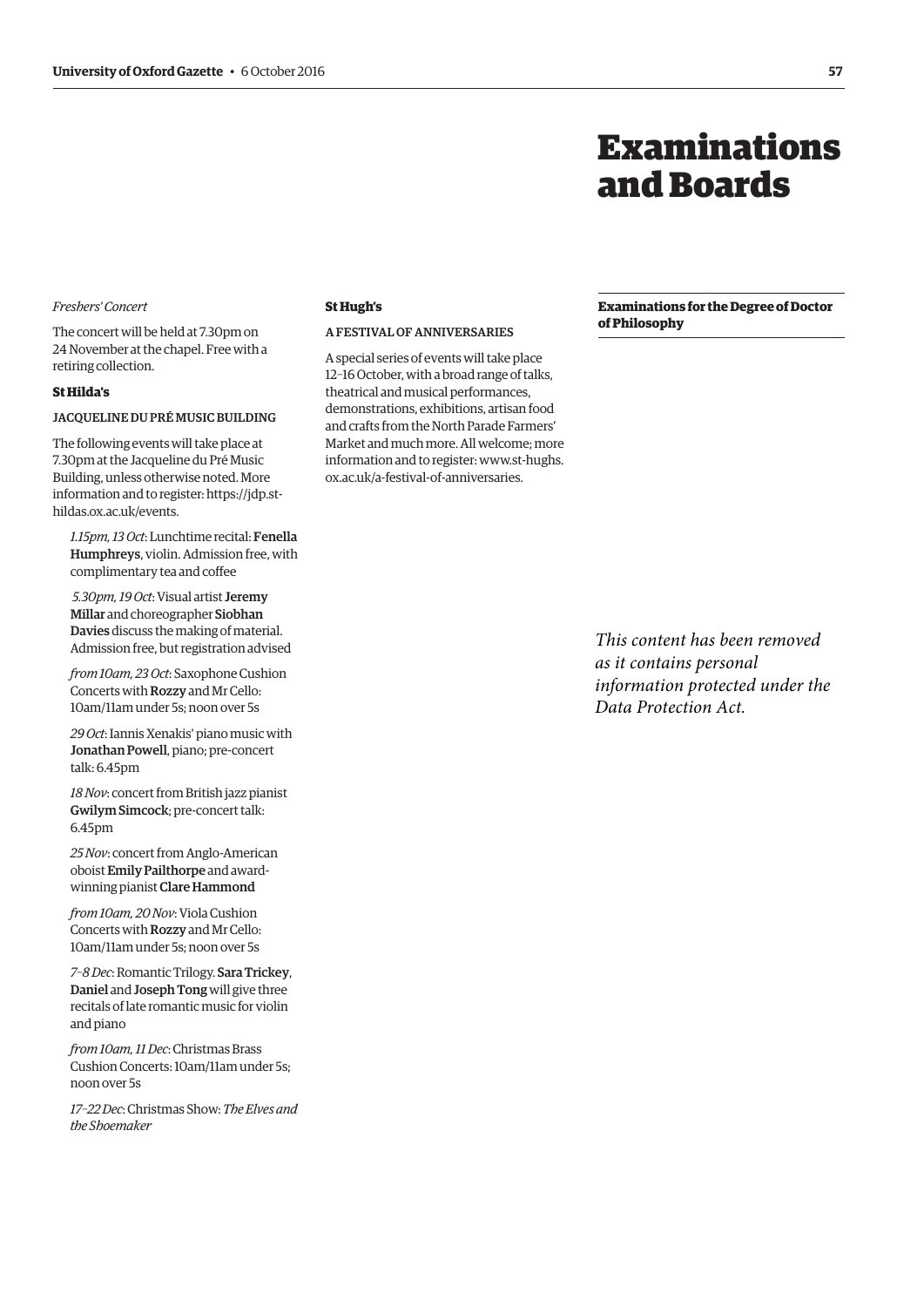*This content has been removed as it contains personal information protected under the Data Protection Act.*

> **Examinations for the Degree of Master of Science**

> *This content has been removed as it contains personal information protected under the Data Protection Act.*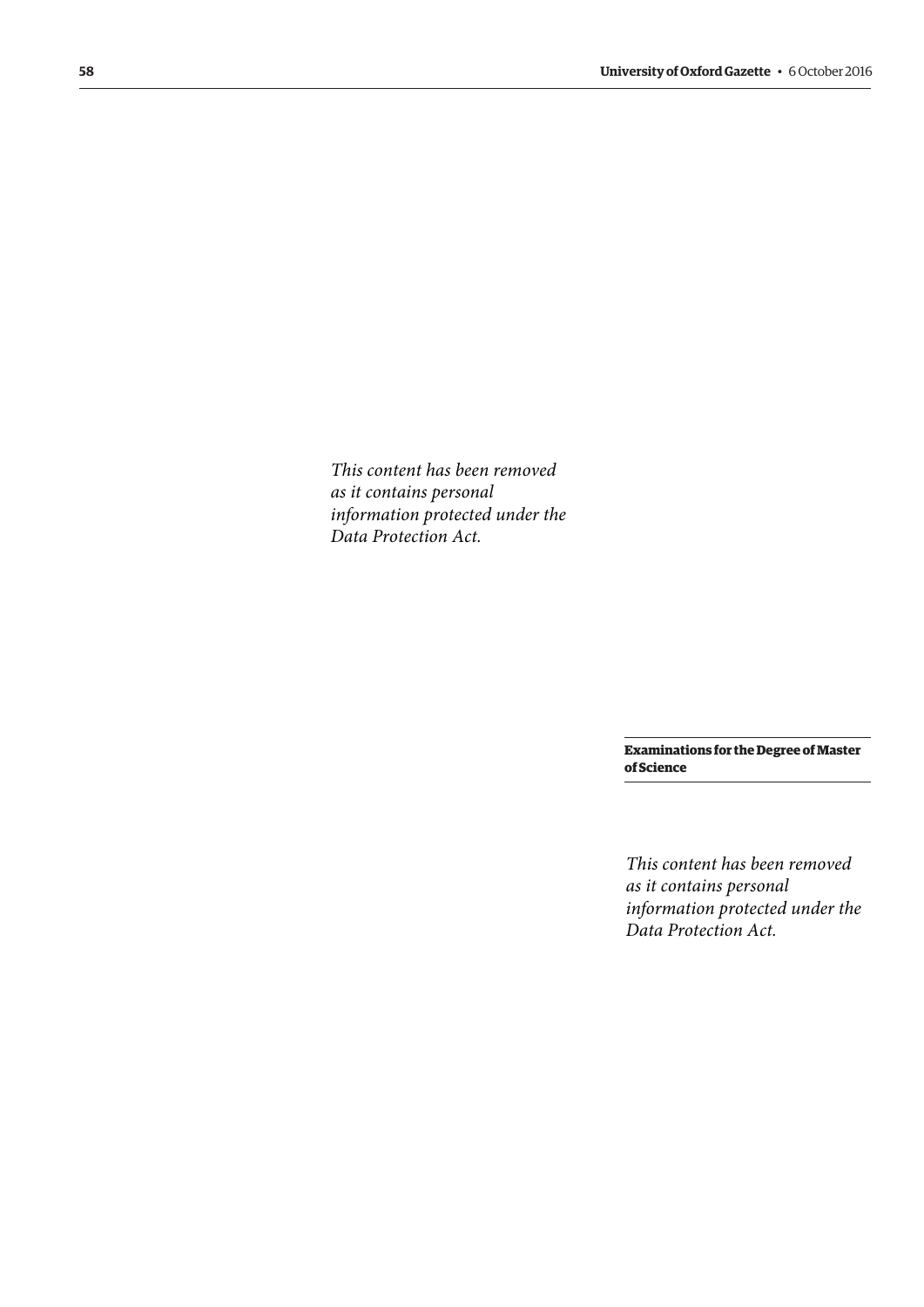# <span id="page-6-0"></span>**Changes to Examination Regulations**

For the complete text of each regulation listed below and a listing of all changes to regulations for this year to date, [please see www.ox.ac.uk/gazette/](www.ox.ac.uk/gazette/examinationregulations) examinationregulations.

# **Education Committee**

REGULATIONS FOR THE CONDUCT OF UNIVERSITY EXAMINATIONS

to temporarily suspend references to the Pro-Vice-Chancellor (Education) from regulations requiring the approval of the Pro-Vice-Chancellor (Education) and the Proctors for the period 1 September 2016–1 January 2017 (when the Pro-Vice-Chancellor elect, Professor Sarah Whatmore, takes up her post)

# **Social Sciences Board**

MPHIL IN COMPARATIVE SOCIAL POLICY minor amendment to content of paper

MPHIL IN LATIN AMERICAN STUDIES (I) MSC IN CONTEMPORARY INDIA PGCE

revision to text

#### MPHIL IN POLITICS MSC IN POLITICS RESEARCH

clarification of word count

- MPHIL IN LATIN AMERICAN STUDIES (II) change to thesis title submission deadline
- MSC IN LATIN AMERICAN STUDIES change to deadline and revision of text
- PRELIMS IN PHILOSOPHY, POLITICS AND **ECONOMICS** clarification of use of calculators

# Colleges, Halls and Societies

#### **Memorial Events**

## **St Catherine's**

A memorial service for Mr J Derek Davies, 1931–2016, Tutor in Law, St Catherine's Society 1954–62; Founding Fellow 1962, Tutorial Fellow 1962–96 and Emeritus Fellow 1996–2016, St Catherine's, will be held at 2.30pm on Saturday, 8 October in New College Chapel. Tea will be served afterwards in the hall at St Catherine's. Friends, colleagues and former students are all welcome.

# Elections

**Elections** 24 November

Nominations for the elections below will close at **4pm on 27 October**.

# **Audit and Scrutiny Committee**

One member of Congregation elected by Congregation from among members of the faculties in the Divisions of Mathematical, Physical and Life Sciences and of Medical Sciences who shall not serve on Council or on any committee which in the view of Council has mainline executive authority within the University, or hold any office in the University or any college which involves executive authority

*Current/Retiring Member To hold office until* 

Professor Jim Davies, Kellogg HT 2021

One member of Congregation elected by Congregation from among members of the faculties in the Divisions of Humanities and Social Sciences who shall not serve on Council or on any committee which in the view of Council has mainline executive authority within the University, or hold any office in the University or any college which involves executive authority

*Current/Retiring Member To hold office until* 

Professor Sarah Whatmore, Keble HT 2021

For further information, please contact the Secretary ([sally.vine@admin.ox.ac.uk\).](mailto:sally.vine@admin.ox.ac.uk)

# **Medical Sciences Divisional Board**

One person from the Department of Biochemistry and the Nuffield Department of Clinical Medicine who is also a member of the Faculty of Biochemistry, the Faculty of Clinical Medicine, the Faculty of Physiological Sciences or the Faculty of Psychological Studies, elected by the members of the Faculty of Biochemistry, the Faculty of Clinical Medicine, the Faculty of Physiological Sciences and the Faculty of Psychological Studies

*Current/Retiring Member To hold* 

*office until* 

Professor Peter Ratcliffe, MT 2017 Magdalen, Faculty of Clinical Medicine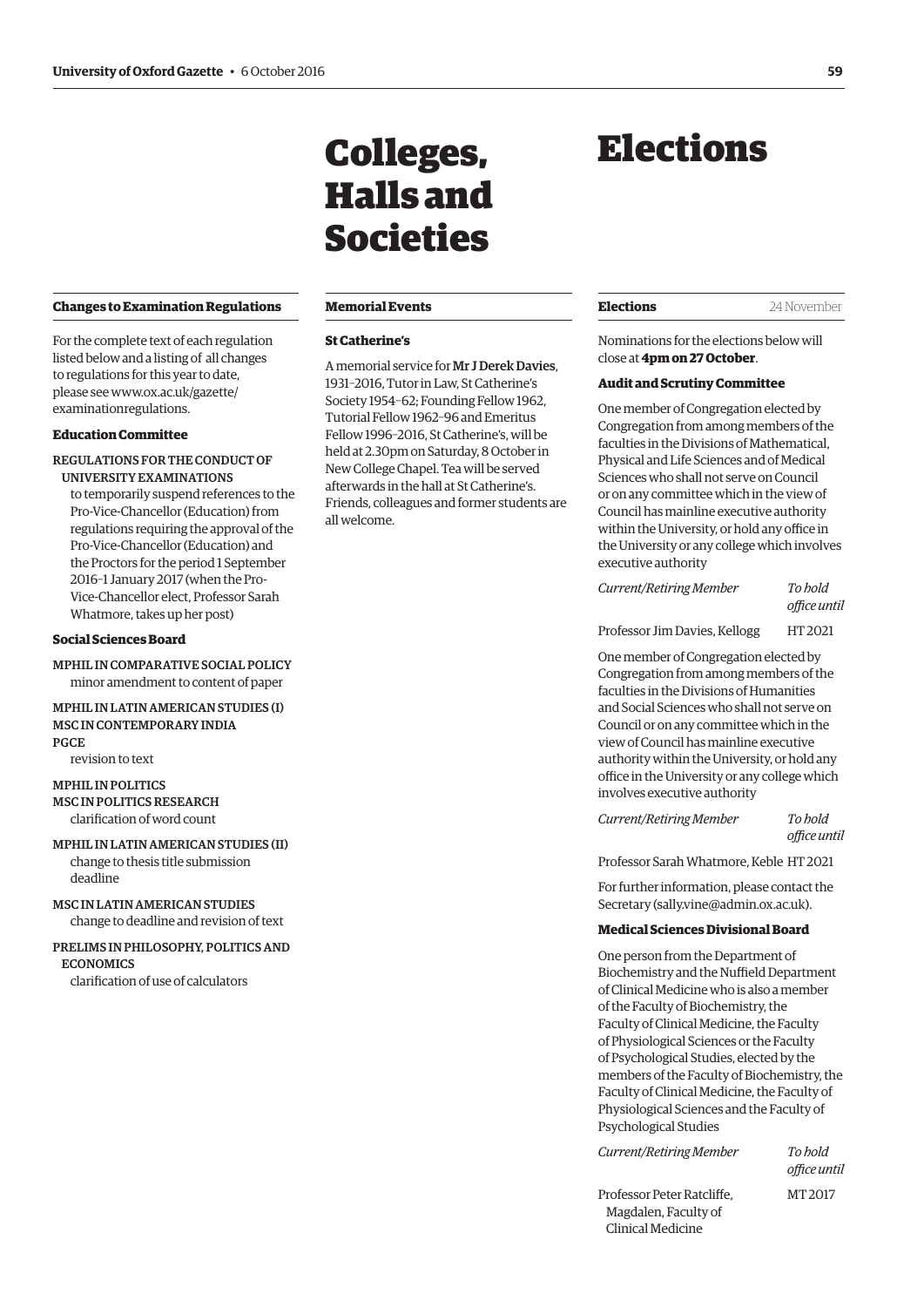# Advertisements

<span id="page-7-0"></span>One person from the Department of Physiology, Anatomy and Genetics and the Radcliffe Department of Medicine who is also a member of the Faculty of Biochemistry, the Faculty of Clinical Medicine, the Faculty of Physiological Sciences or the Faculty of Psychological Studies, elected by the members of the Faculty of Biochemistry, the Faculty of Clinical Medicine, the Faculty of Physiological Sciences and the Faculty of Psychological Studies

| Current/Retiring Member                                                     | To bold<br>office until |
|-----------------------------------------------------------------------------|-------------------------|
| Professor Peter A Robbins.<br>Queen's, Faculty of<br>Physiological Sciences | MT 2017                 |

One person from the Nuffield Department of Clinical Neurosciences, the Department of Experimental Psychology, the Department of Pharmacology and the Department of Psychiatry who is also a member of the Faculty of Biochemistry, the Faculty of Clinical Medicine, the Faculty of Physiological Sciences or the Faculty of Psychological Studies, elected by the members of the Faculty of Biochemistry, the Faculty of Clinical Medicine, the Faculty of Physiological Sciences and the Faculty of Psychological Studies

| <b>Current/Retiring Member</b>                                                                                 | To hold<br>office until |
|----------------------------------------------------------------------------------------------------------------|-------------------------|
| Professor Christopher Kennard,<br>Brasenose. Faculties of<br>Psychological Studies and of<br>Clinical Medicine | MT 2017                 |

For further information, please contact the Secretary [\(david.bryan@admin.ox.ac.uk\).](mailto:david.bryan@admin.ox.ac.uk)

# **Board of the Faculty of Law**

One Official Member elected by all members of the faculty and from the persons qualified to be Official Members as per Regulation 10 of Council Regulations 19 of 2002

| Current/Retiring Member         | To bold      |
|---------------------------------|--------------|
|                                 | office until |
| Professor Paul Craig, St John's | MT 2017      |

For further information, please contact the Secretary [\(charlotte.vinnicombe@law.ox.ac.](mailto:charlotte.vinnicombe@law.ox.ac.uk) [uk\).](mailto:charlotte.vinnicombe@law.ox.ac.uk)

#### **Notes:**

Nominations in writing for the elections on 24 November, by four members of Congregation other than the candidate, will be received by the Elections Office, University Offices, Wellington Square, up to **4pm on Thursday, 27 October**.

At least one nomination in respect of each candidate must be made on an official [nomination form \(available at www.admin.](www.admin.ox.ac.uk/elections/forms/index.shtml) ox.ac.uk/elections/ forms/index.shtml).

All candidates are asked to note the general requirements which apply to all committee members, as set out in Council Regulations 14 of 2002 (General Regulations of Council for Committees) [\(www.admin.ox.ac.uk/](http://www.admin.ox.ac.uk/statutes/regulations/519-122.shtml) [statutes/regulations/519-122.shtml\). Cu](http://www.admin.ox.ac.uk/statutes/regulations/519-122.shtml)rrent members seeking re-election are also asked to check for specific restrictions on consecutive service.

Candidates are invited to include with their nomination forms a written statement of no more than 250 words, setting out reasons for standing and qualifications for the office being sought. In the event of a contested election, these statements will be available online at [www.admin.ox.ac.uk/elections an](http://www.admin.ox.ac.uk/elections)d published in the *Gazette* dated 10 November. Voters may wish to wait until they have read these notes before returning their ballot papers.

Ballot papers will be sent out to members of Congregation as soon as possible after the closing date for nominations. Completed ballot papers must be received by the Elections Office not later than **4pm on 24 November**.

For further information, please contact the Elections Office ([shirley.mulvihill@admin.](mailto:shirley.mulvihill@admin.ox.ac.uk) [ox.ac.uk\).](mailto:shirley.mulvihill@admin.ox.ac.uk)

#### **Advertising enquiries**

*Email*: [gazette.ads@admin.ox.ac.uk](mailto:gazette.ads@admin.ox.ac.uk) *Telephone*: 01865 (2)80548 *Web*[: www.ox.ac.uk/gazette/](www.ox.ac.uk/gazette/classifiedadvertising) classifiedadvertising

#### **Deadline**

Advertisements are to be received by **noon on Wednesday** of the week before publication (ie eight days before publication). Advertisements must be submitted online.

#### **Charges**

Commercial advertisers: £30 per insertion of up to 70 words, or £60 per insertion of 71–150 words.

Private advertisers: £20 per insertion of up to 70 words, or £40 per insertion of 71–150 words.

Advertisements which are placed only in the online edition of the *Gazette* are reduced to £20 per insertion for commercial advertisers and £10 per insertion for private advertisers for 70-word advertisements (or £40 and £20 respectively for 150-word advertisements).

See our website for examples of whether an advertisement is considered commercial [or private: www.ox.ac.uk/gazette/](www.ox.ac.uk/gazette/classifiedadvertising) classifiedadvertising.

#### **Online submission and payment**

Advertisements must be submitted and paid for online, using a credit card or debit card, through a secure website. For details, see [www.ox.ac.uk/gazette/classifiedadvertising.](http://www.ox.ac.uk/gazette/classifiedadvertising)

# **Extracts from the terms and conditions of acceptance of advertisements**

*General*

1. Advertisements are accepted for publication at the discretion of the editor of the *Gazette*.

*Note*. When an advertisement is received online, an acknowledgement will be emailed automatically to the email address provided by the advertiser. The sending of this acknowledgement does not constitute an an acceptance of the advertisement or an undertaking to publish the advertisement in the *Gazette*.

2. The right of the *Gazette* to edit an advertisement, in particular to abridge when necessary, is reserved.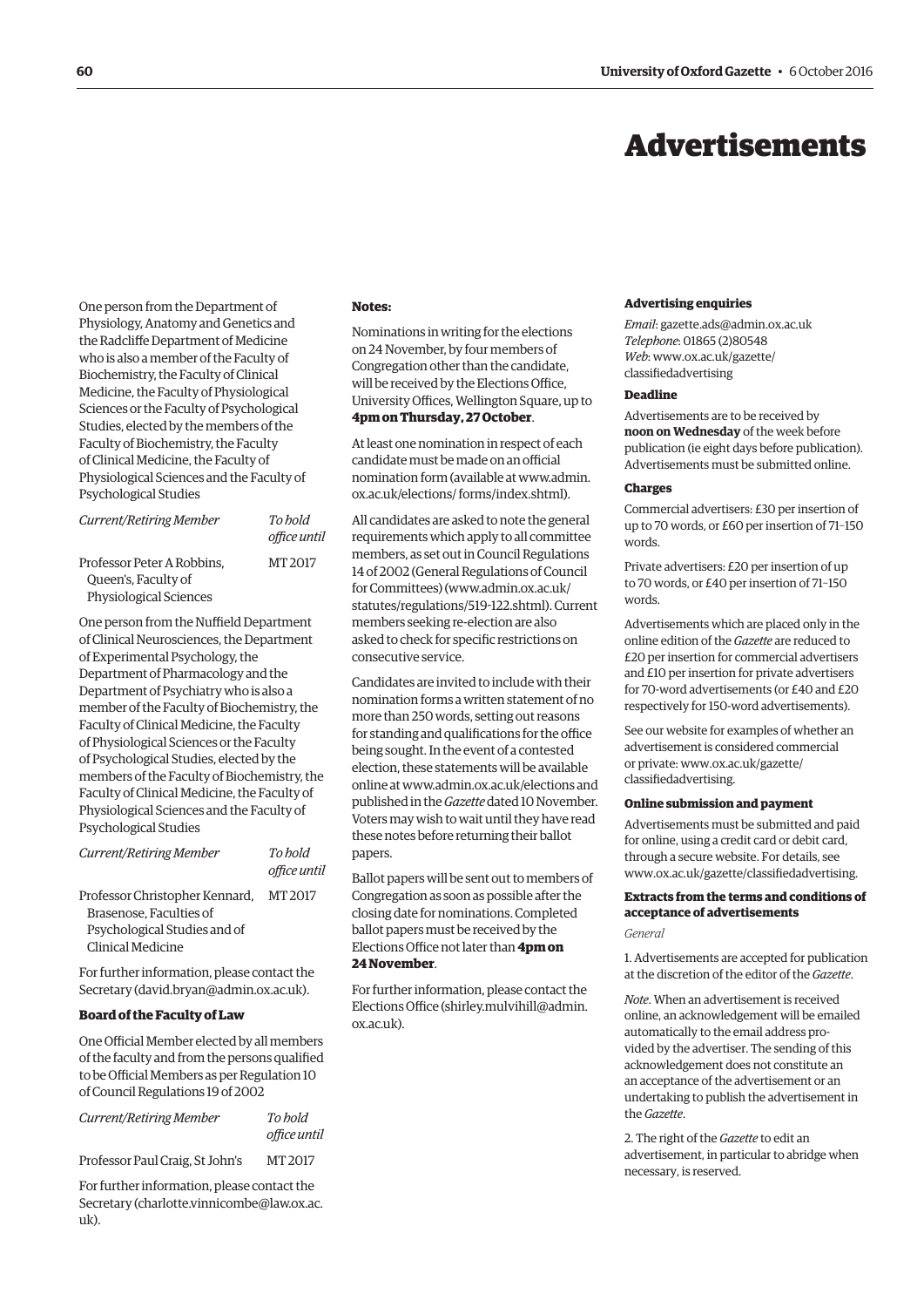3. Advertisements must be accompanied by the correct payment, and must be received by the deadline stated above. *No refund can be made for cancellation after the acceptance of advertisements*.

4. Once an advertisement has been submitted for publication, no change to the text can be accepted.

5. Voucher copies or cuttings cannot be supplied.

#### *Charges*

6. Two separate charging arrangements will apply, for commercial and private advertisers. The rates applicable at any time will be published regularly in the *Gazette*, and may be obtained upon enquiry. The rates, and guidance on applicability of each rate, are also available online.

The editor's decision regarding applicability of these rates to an individual advertiser will be final.

#### *Disclaimer*

**7. The University of Oxford and Oxford University Press accept no responsibility for the content of any advertisement published in the** *Gazette***. Readers should note that the inclusion of any advertisement in no way implies approval or recommendation of either the terms of any offer contained in it or of the advertiser by the University of Oxford or Oxford University Press.**

#### *Advertisers' Warranty and Indemnity*

**13. The advertiser warrants:**

**(i) Not to discriminate against any respondents to an advertisement published in the** *Gazette* **on the basis of their gender, sexual orientation, marital or civil partner status, gender reassignment, race, religion or belief, colour, nationality, ethnic or national origin, disability or age, or pregnancy.**

(ii) That the advertisement does not contravene any current legislation, rules, regulations or applicable codes of practice.

(iii) That it is not in any way illegal or defamatory or a breach of copyright or an infringement of any other person's intellectual property or other rights.

*You are advised to view our full Terms and Conditions of acceptance of advertisements. Submission of an advertisement implies acceptance of our terms and conditions, which may be found at www.ox.ac.uk/gazette/ [classifiedadvertising, and may also be obtained](www.ox.ac.uk/gazette/classifiedadvertising)  on application to Gazette Advertisements, Public Affairs Directorate, University Offices, Wellington Square, Oxford OX1 2JD.*

#### **Publication in online** *Gazette*

16. Unless the advertiser stipulates otherwise, all advertisements will be published in the online *Gazette* in addition to the printed *Gazette*. At the time of submission of an advertisement, the advertiser may stipulate that he or she does not wish the advertisement to be included in the online *Gazette*. This stipulation: (i) must be made at the time of submission of the advertisement; (ii) cannot later be altered; (iii) will apply to all instances of publication of an advertisement arranged at the time of submission of that advertisement. Please note that advertisements form part of the online *Gazette* as published and cannot be removed or amended after publication.

## **Miscellaneous**

## **Abbeyfield Oxford Society**

**Supported retirement living places now available** at Brian Lewis House, St Clement's (a lovely Victorian home). Residents enjoy: an independent lifestyle with no worries about cooking and cleaning; their own ensuite room, communal areas, conservatory and large garden; 24-hour alarm and staff on hand every day. All bills and food included in affordable rent (excl phone calls). For further information, see [www.abbeyfieldoxford.org or](http://www.abbeyfieldoxford.org) tel 01865 790439. Registered charity.

#### **Research Funding**

**ResearchProfessional.com** is an online research funding opportunities database and alerting service. The University has a sitewide licence, so it is freely accessible to anyone with an ox.ac.uk email address. Find out more about ResearchProfessional.com, including user guides and training sessions, on the Research Services website ([www.admin.ox.ac.](http://www.admin.ox.ac.uk/researchsupport/findfunding/rp) [uk/researchsupport/findfunding/rp\).](http://www.admin.ox.ac.uk/researchsupport/findfunding/rp)

### **UK Brain Bank for Autism and Related Developmental Research, JR**

**The developing brain is altered in autism** but neuroscientists do not know how or why. Research is needed to understand the

causes and biological basis of autism, to develop better interventions to improve the lives of those directly affected by it. Such critical research is hindered by the scarcity of donated human brain tissue. Control tissue, donated by people who do not have autism, is needed for comparison just as much as donations by people who do – and the NHS organ donor scheme does not include brain donation. We particularly want younger people to consider making a pledge to donate their brain after death (the further the brain is from its inception, the more difficult it is to understand the process of its development, so we do not take donations from people over 65 not directly affected by autism). See [www.](http://www.brainbankforautism.org.uk) [brainbankforautism.org.uk fo](http://www.brainbankforautism.org.uk)r information and to register as a donor.

#### **Research participants sought**

**Do you have a history of type 2 diabetes and heart disease**? If you have type 2 diabetes that is not well controlled, and if you have a history of heart disease or stroke, you may be eligible to participate in a clinical research study investigating a medication for type 2 diabetes in people with heart disease. To find out more, contact Sue Beatty: tel 01865 857202 or email [cru@ocdem.ox.ac.uk.](mailto:cru@ocdem.ox.ac.uk)

**Investigating enteric fever**: study to test human response to *Salmonella* typhi and paratyphi run by the Oxford Vaccine Group. If you are aged 18 to 60 in good health you may be eligible to participate. We provide reimbursement for time, inconvenience and travel. Total study participation time: up to 15 months. Before you decide whether to take part, it is important to understand exactly what the study is about and what participation [would involve. Further information: www.ovg.](www.ovg.ox.ac.uk/recruiting-studies) ox.ac.uk/recruiting-studies; tel: 01865 857420; email: [info@ovg.ox.ac.uk.](mailto:info@ovg.ox.ac.uk)

#### **Oxford University Newcomers' Club**

**The Oxford University Newcomers' Club** at the University Club, 11 Mansfield Rd, OX1 3SZ, welcomes the wives, husbands or partners of visiting scholars, of graduate students and of newly appointed academic members of the University. We offer help, advice, information and the opportunity to meet others socially. Informal coffee mornings are held in the club every Wednesday 10.30–12 (excluding the Christmas vacation). Newcomers with children (0–4) meet every Fri in term 10.15–11.45. We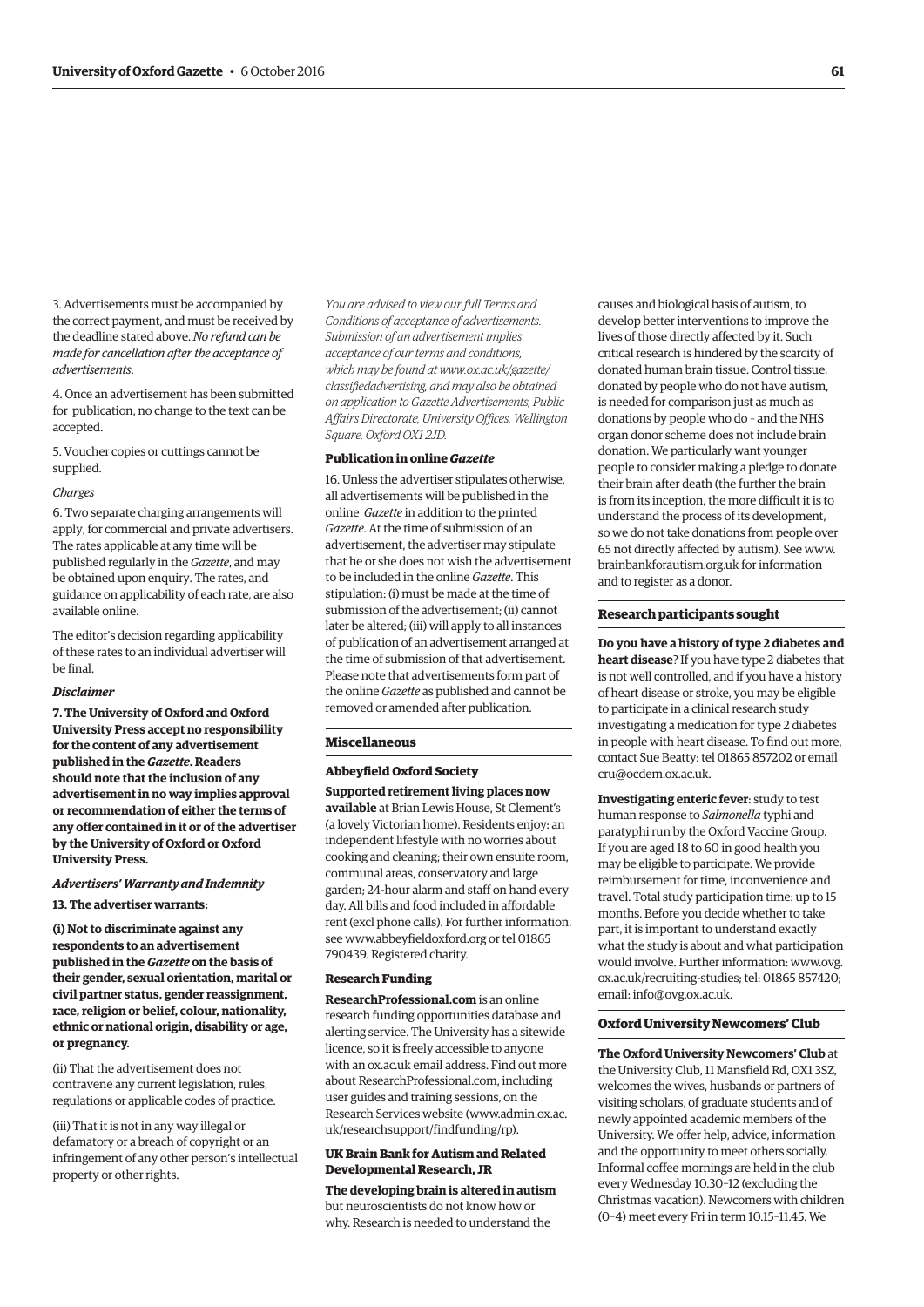have a large programme of events including tours of colleges, museums and other places of interest. Other term-time activities include a book group, informal conversation group, garden group, antiques group, opportunity to explore Oxfordshire and an opportunities in Oxford group. Visit our website: [www.](http://www.newcomers.ox.ac.uk) [newcomers.ox.ac.uk.](http://www.newcomers.ox.ac.uk)

# **Restoration and conservation of antique furniture**

**John Hulme** undertakes all aspects of restoration. 30 years' experience. Collection and delivery. For free advice, telephone or write to the Workshop, 11A High St, Chipping Norton, Oxon, OX7 5AD. Tel: 01608 641692.

#### **Sell your unwanted books**

**We buy academic and non-academic used books**. If you are moving office or home, leaving the University or just need more space, we can help. We are most interested in arts, history and social sciences and also buy classical or jazz CDs. Good prices paid for large or small collections and we collect from anywhere in the Oxford area. Please contact [Ross on 07720 288774 or bd@beadledavies.](mailto:bd@beadledavies.co.uk) co.uk.

## **Services offered**

**Big or small, we ship it all**. Plus free pick up anywhere in Oxford. Also full printing services available (both online and serviced), 24-hour photocopying, private mailing addresses, fax bureau, mailing services and much more. Contact or visit Mail Boxes Etc, 266 Banbury Rd, Oxford. Tel: 01865 514655. Fax: 01865 514656. Email: [staff@mbesummertown.co.uk.](mailto:staff@mbesummertown.co.uk)  Also at 94 London Rd, Oxford. Tel: 01865 [741729. Fax: 01865 742431. Email: staff@](mailto:staff@mbeheadington.co.uk) mbeheadington.co.uk.

**Call Computer Assistance for computer IT support in Oxford**. Laptop repair, database repair and support, PHP, JavaScript and WordPress help. Call 01865 717088 or email [shop@computerassistance.uk.](mailto:shop@computerassistance.uk)

# **Tuition offered**

**English as a Foreign Language**: effective and enjoyable English lessons offered by an experienced and fully qualified teacher. Lessons are in Summertown, cost £30 ph and are specially prepared to meet your

needs. Recommendations available from past and present students who include visiting academics and their partners. Contact Judith [King \(MA Oxon, PGCE, CELTA\) at judithsking@](mailto:judithsking@btinternet.com) btinternet.com or on 07411 940859.

# **Situations Vacant**

**Part-time Public Relations Account Executives required**. London-based international public relations and content consultancy ThoughtSpark [\(www.](http://www.thoughtsparkagency.com) [thoughtsparkagency.com\) is](http://www.thoughtsparkagency.com) looking for part-time Account Executives to work on clients in medical, financial and business services sectors. Roles would suit doctoral or postdoc student. Mainly home-working role. Duties include: account administration; creation of high-quality activity and coverage presentations; media relations with target UK and international press – selling in and following up on press releases and articles; ensuring all press lists are kept regularly up to date; developing press materials – writing press releases, articles and case studies; carrying out desk research for press materials content. Essential skills: Fluent English speaker (to native level); excellent writing skills; confident phone manner; results driven; strong academic record; attention to detail; proactive, able to take the initiative and work independently; highly organised. [Apply with letter and CV to cordelia@](mailto:cordelia@thoughtsparkagency.com) thoughtsparkagency.com.

#### **Houses to let**

**Northcourt Rd, Abingdon**. £2,750 pcm. A fantastic 6-bedroom home full of character features with lovely mature maintained gardens. Great access to nearby schools, science parks, town centre and A34. 6 double bedrooms, 1 family bathroom, 2 en-suite bathrooms, lots of living space and kitchen with breakfast area. Double garage and parking for 2 cars. Call Finders Keepers [Abingdon: 01235 535454 or email: Abingdon@](mailto:Abingdon@finderskeepers.co.uk) finderskeepers.co.uk to book a viewing.

**Terraced house in central north Oxford** available for Dec 2016 and Jan 2017; suit single or couple. Fully furnished and equipped. £850 pm (which includes utilities) or pro rata. Please contact [colin.bundy@gtc.ox.ac.uk.](mailto:colin.bundy@gtc.ox.ac.uk)

**Pretty Victorian house in Henley-on-Thames** available to rent 3 Dec–12 Feb: furnished, including linen; 2 double bedrooms, sunny dining/kitchen, through living room, piano, bathroom and en-suite shower, garden. Good Wi-Fi. Walking distance from station. 10% discount for OU s[taff. See: http://tinyurl.](http://tinyurl.com/vic-hs-henley) com/vic-hs-henley o[r contact: norman.price@](mailto:norman.price@gmail.com) gmail.com.

## **Accommodation offered**

#### *Graduate Accommodation Office*

The Graduate Accommodation Office provides affordable accommodation to full-time graduate students of the [University. Please see www.admin.ox.ac.](www.admin.ox.ac.uk/graduateaccommodation) uk/graduateaccommodation. Academic visitors, staff and part-time students may wish to register for Student Pad, a website where private landlords advertise for tenants associated with the University: [www.oxfordstudentpad.co.uk.](http://www.oxfordstudentpad.co.uk)

**scottfraser** – market leaders for quality Oxfordshire property. Selling, letting, buying, renting, investing – we are here to help. Visit [www.scottfraser.co.uk for](http://www.scottfraser.co.uk) more information or call: Headington sales: 01865 759500; Summertown sales: 01865 553900; East Oxford sales: 01865 244666; Witney sales: 01993 705507; Headington lettings: 01865 761111; Summertown lettings: 01865 554577; East Oxford and student lettings: 01865 244666; Witney lettings: 01993 777909.

### **Accommodation sought**

#### *University Accommodation Office*

Landlords – do you have a spare room, flat or house to let? Oxford University Accommodation Office seeks all types of short- and long-term accommodation for students, academic visitors, postdocs and members of the University. Our Studentpad software allows landlords to quickly advertise properties online, amend details and upload photos. See: www.admin. [ox.ac.uk/accommodation/landlord. For](www.admin.ox.ac.uk/accommodation/landlord)  information: 01865 280923.

#### **Self-catering apartments**

**Righton**, founded in 2001 as OxfordShortlets, is an independent letting agent offering properties for long-term let together with serviced apartments and short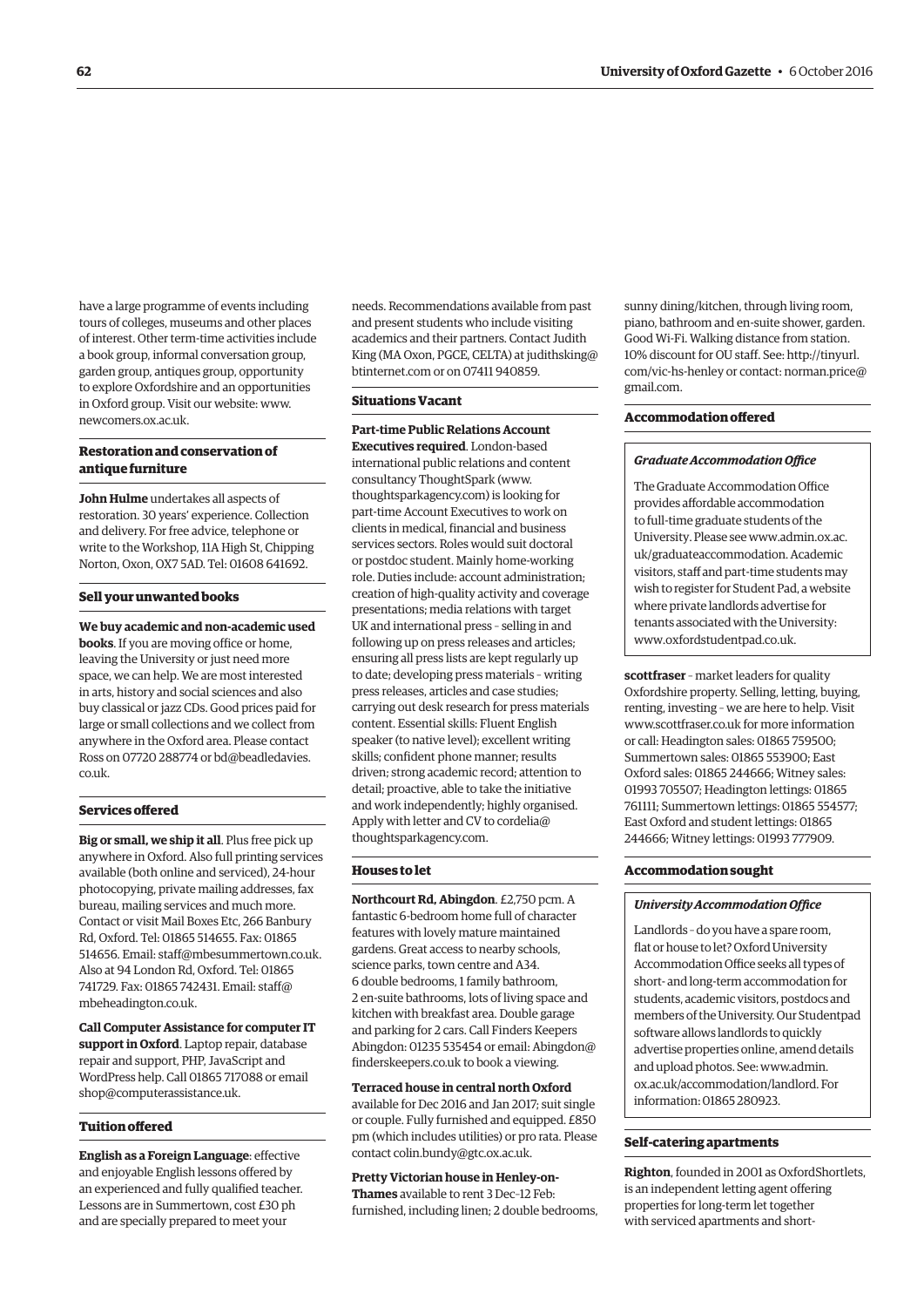<span id="page-10-0"></span>let accommodation in Oxford and the surrounding county. Righton properties are selected to be close to local amenities, transport links and businesses. We cater for professionals, groups or families visiting Oxford for holiday or business purposes. Tel: 01865 318594. Fax: 01865 511010. Email[: stay@](mailto:stay@rightongroup.co.uk) [rightongroup.co.uk.](mailto:stay@rightongroup.co.uk) Web: [rightonproperty.](http://rightongroup.co.uk) co.uk.

**Visiting Oxford?** Studio, 1-, 2- and 3-bed properties conveniently located for various colleges and University departments. Available from 1 week to several months. Apartments are serviced, with linen provided and all bills included. Details, location maps and photos can be found on our website at [www.](http://www.shortletspace.co.uk) [shortletspace.co.uk. Co](http://www.shortletspace.co.uk)ntact us by email on [stay@shortletspace.co.uk or](mailto:stay@shortletspace.co.uk) call us on 01993 811711.

**Sunny north Oxford studio apartment** with parking available for short/medium-term lets, ideal for 1 person. Immaculate newly built with French doors opening on to south-facing garden. Wi-Fi/TV provided. Lounge/dining area, fully equipped kitchenette with fridge/ freezer/hob/microwave. Separate access with own hallway including washer/drier, beautiful bathroom with shower. Fresh linen regularly, £60 per night, bills included, minimum 3 nights. £25 surcharge for second person. Email: [enquiries@studioflatnorthoxford.](mailto:enquiries@studioflatnorthoxford.com) com. Tel: 0044 (0)7764 574700. Web: [www.](http://www.studioflatnorthoxford.com) [studioflatnorthoxford.com.](http://www.studioflatnorthoxford.com)

**The Tidmarsh** is a Visit England 5\*-rated 1-bedroom apartment in the Oxford Castle complex, recently refurbished for its 10th anniversary. A quiet, central location, so ideal for professional and academic short-term lets. Wi-Fi, all utilities, highest thread-count linen changed weekly, fully fitted kitchen, full laundry facilities, underfloor heating with finest quality furniture and fittings ensure a comfortable, practical environment. Web: [www.pmcdomus.co.uk. Em](http://www.pmcdomus.co.uk)ail: pat@ [pmcdomus.co.uk. Tel: 01](mailto:pat@pmcdomus.co.uk)869 277557.

# **Holiday lets**

**Midhurst**. Romantic, primitive, 2-bedroom gamekeeper's cottage up a muddy farm track in national park at the foot of the South Downs. Open fire, polished floor, simple kitchen; dishwasher, washing machine; broadband, no TV, large study. On own 190-acre organic farm – woods, valleys, river,

bluebells, deer. Available weekends; discounts for junior academics. Pictures at [www.](http://www.wakehamfarm.com) [wakehamfarm.com or](http://www.wakehamfarm.com) em[ail haroldcarter@](mailto:haroldcarter@mac.com) mac.com.

**Cornwall**, cottage and restored chapel in quiet hamlet on South-west Coastal Footpath within 100m of the sea and minutes from Caerhays and Heligan. Each property sleeps 6. Comfortably furnished, c/h, wood burner and broadband. Ideal for reading, writing, painting, walking, bathing, bird watching. Beautiful beach perfect for bucket and spade family holidays. Short winter breaks available from £250. Tel: 01865 558503 or 07917 864113. Email: [gabriel.amherst@btconnect.com. Se](mailto:gabriel.amherst@btconnect.com)e: [www.cornwallcornwall.com.](http://www.cornwallcornwall.com)

# **Choose from over 11,000 holiday villas**

and apartments in Spain with Clickstay. We make it easy for you to make the perfect choice with our verified renter reviews and a dedicated customer services team. You can choose from modern apartments in Mallorca to whitewashed traditional fincas in Tenerife from just £73 pw! Many of our rental properties have private pools, sea views and large gardens with BBQ facilities. See: [www.](http://www.clickstay.com/spain) [clickstay.com/spain.](http://www.clickstay.com/spain)

# **Notifications** of Prizes, Grants and Funding

Please refer to the website, or contact the email address shown, for further details of the awards below.

Students of the University should refer to the Student Funding website for advice [on fees and funding at www.ox.ac.uk/](www.ox.ac.uk/feesandfunding) feesandfunding.

# **Christ Church: Christopher Tower Poetry Competition**

Christ Church; Christopher Tower Poetry Competition; open to 16–18 year olds throughout the UK; theme: 'Stone'; £250– [£3,000; 17 February; www.towerpoetry.org.](www.towerpoetry.org.uk) uk

## **Gotch Memorial Prize 2016**

Gotch Memorial Prize 2016; for best DPhil Transfer Status report of a graduate student in the field of physiology at Oxford; £1,000; 31 January; CV and transfer report to Professor Gero Miesenboeck, Centre for Neural Circuits and Behaviour, Mansfield Road, Oxford OX1 3TA

# **Lockey Bequest**

Lockey Committee; Lockey Bequest; open to academic and research staff who hold a doctorate and are members of Congregation (applications may be considered from postdoctoral research workers who are not members of Congregation); to attend overseas scientific conferences, symposia etc; end of 7th week before the conference; [up to £1,000; www.mpls.ox.ac.uk/research/](www.mpls.ox.ac.uk/research/lockey-fund) lockey-fund

# **St Catherine's: Henfrey Prize for Composition**

St Catherine's; Henfrey Prize for Composition; for a new piece for solo piano (5–15 minutes' duration), composed within the last 3 years and never before performed in public; open to any Oxford undergraduate or postgraduate student or those who graduated within the previous two years, whether or not they are studying music; [£1,000; 30 April; laura.tunbridge@stcatz.](mailto:laura.tunbridge@stcatz.ox.ac.uk) ox.ac.uk